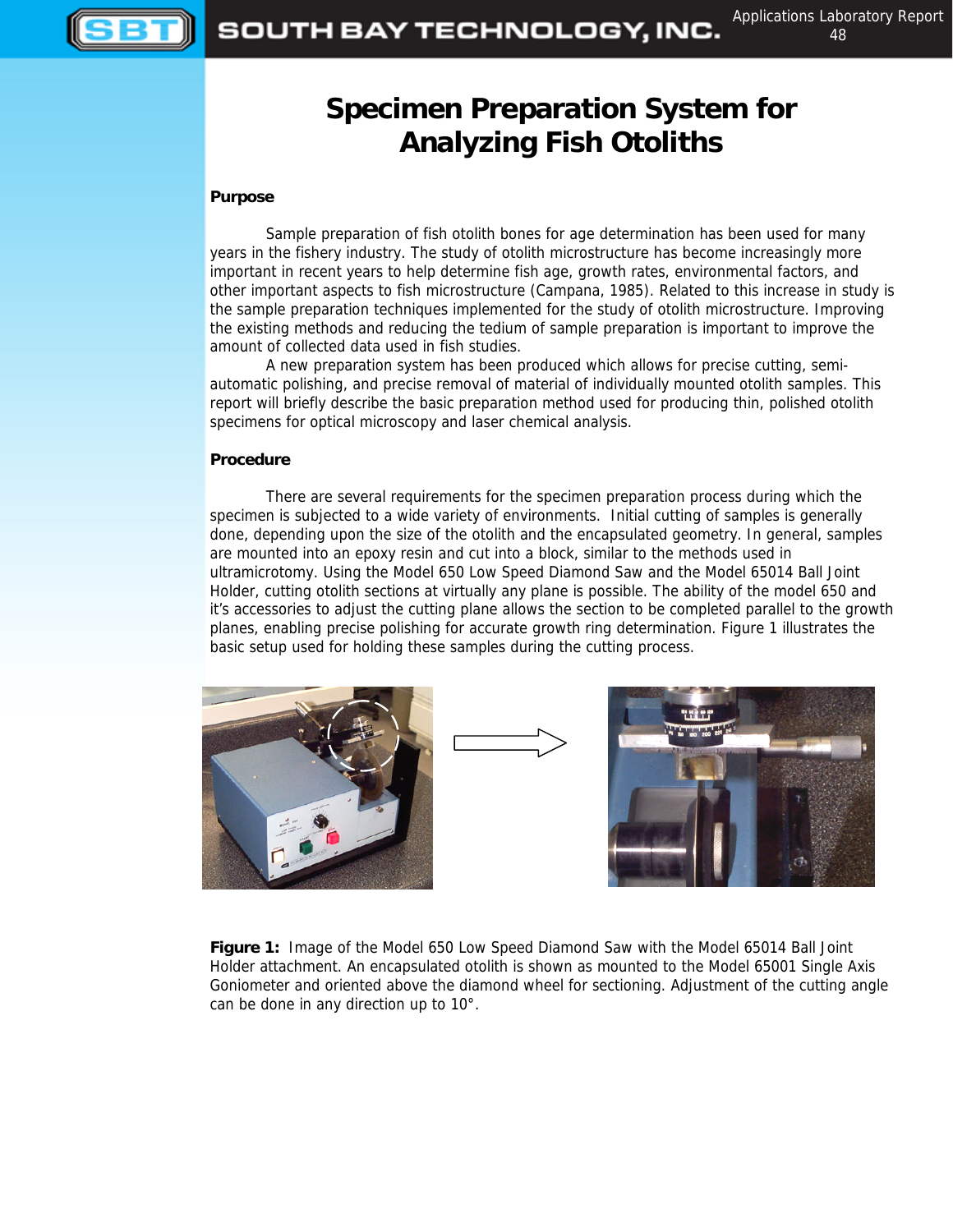After cutting otolith sections to aproximately 200µm in thickness, the specimens must be mounted for polishing. Ideally, each individual section can be mounted to the polishing fixture and controlled via micrometers for accurate specimen thickness determination. To accomplish this, the Model 195 MultiLap™ allows individual mounting of samples on 6 micrometer controlled piston assemblies. Each piston assembly is equipped with a dial micrometer capable of removing material in 5 micron increments. A magnetic sample holder with a 15mm diameter glass slide is used for holding the samples onto the Model 195. To mount the specimens each is initially exposed to an adhesive similar to super glue in which the specimen is mounted onto a glass cover slip. The glass cover slip is waxed to the magnetic specimen mount of the Model 195 polishing fixture and held into place.

Following specimen mounting, each specimen is zeroed with respect to the fixture using the dial indicator at the top of each piston assembly. This is completed by placing the Model 195 onto a hard, glass plate and each micrometer is adjusted accordingly. After the zero process, each piston assembly is adjusted to remove the desired amount of material. Sanding down each sample is done using diamond lapping films attached to an 8" diameter polishing machine. The Model 920 Lapping and Polishing Machine combined with the Model 92002 Workstation (for rotation of the Model 195 fixture) is used to semi-automatically lap and polish the otolith samples. The diamond lapping films are applied to the plate of the Model 920 Lapping and Polishing machine using water, and specimens are polished using 6 , 3 , and 1 micron films in progressive steps until the specimen is polished to less than 10 microns in thickness. Below is an illustration of the setup used for holding the fixture onto the lapping machine.



**Figure 2:** Schematic illustration of the arrangment used for holding the specimens in place during lapping. The Model 195 MultiLap is held into place using a Model 92002 workstation which both holds the fixture in place and rotates it during the polishing process. The specimens are affixed to six different, individually controlled pistons which allow precise control over each individual specimen. Specimens are polished to within about 10 microns thickness and then observed under transmitted light.

When the polishing process has been completed, the specimens are then subjected to an etching process to remove some of the unwanted material from the specimen. The etching is done using a mild bleach for a period of about 24 hours, followed by a boiling water rinse and then compressed air drying. Each specimen is inspected under the light microscope for age determination via counting of the rings. The samples are then placed into a laser chemical analyzer and a full chemical analysis is done to help determine factors such as environmental conditions, diet, and other important aspects of the fish.